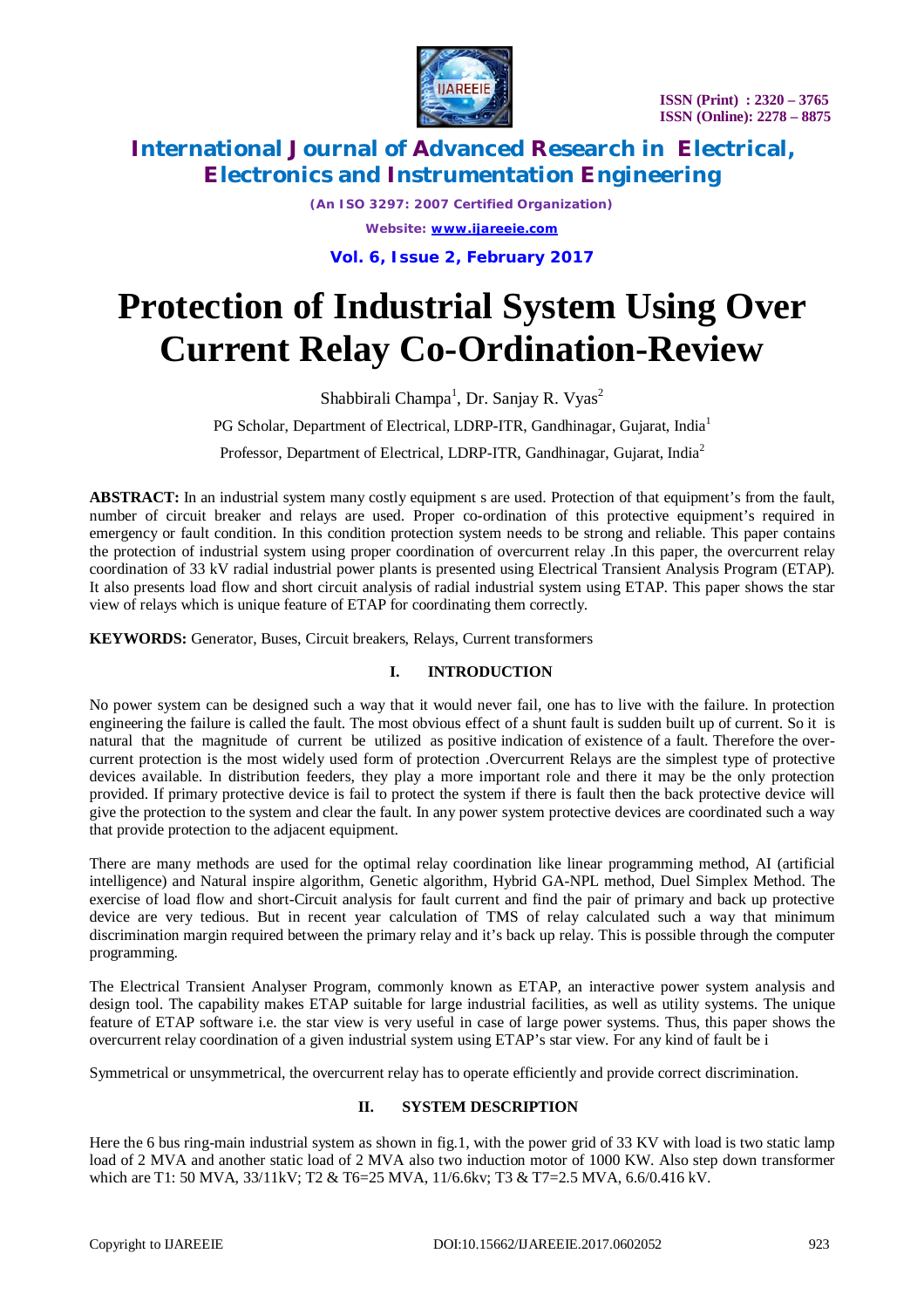

*(An ISO 3297: 2007 Certified Organization)*

*Website: [www.ijareeie.com](http://www.ijareeie.com)*

### **Vol. 6, Issue 2, February 2017**

In this system if fault occurs on one side then the generator provide the power in another side by operating the relays in first side. This can be done by relay co-ordination. This resolves the mal operation due to fault.

In below figure all above given data are applied and then the relay co-ordination can be done by manually calculation.



Fig.1 Industrial ring-main system

#### **III. LOAD FLOW AND SHORT CIRCUIT ANALYSIS OF SYSTEM MODEL**

[A] Load flow analysis of industrial power plant Model using ETAP

For the planning and operation of electrical systems load flow studies are essential. Selection of the size of capacitors, transformer, feeder, transformers, and CLR (current-limiting reactors) based on the load flow study results. Load flow analysis is performed on system for check its load-generation balance. The load flow analysis gives the current, voltage and Power flow of line, bus, transformer, circuit breakers, motors and other equipment's. Using the load flow study, we can decide the plug setting of relay. At the time of designing a new system, or analysing the system, factors such as voltage drop, load capacity, power factor constraints, steady-state stability limits, transformer tap settings, and generator excitation levels must be considered.

[B] Short circuit analysis of industrial model using ETAP:

Here, the short circuit of model and its generated report using ETAP are presented. Calculation of shortcircuit currents for industrial power systems tend to be more complex because of the mixture of sources contributing currents to the fault. In a typical modern industrial system the basic sources of fault currents are the utility, the in-plant generation, and synchronous and induction motors. The short circuit view of the system in ETAP is shown in appendix I. In ETAP, the report can be generated for LLL, LL, LG, LLG LLLG (symmetrical and asymmetrical both)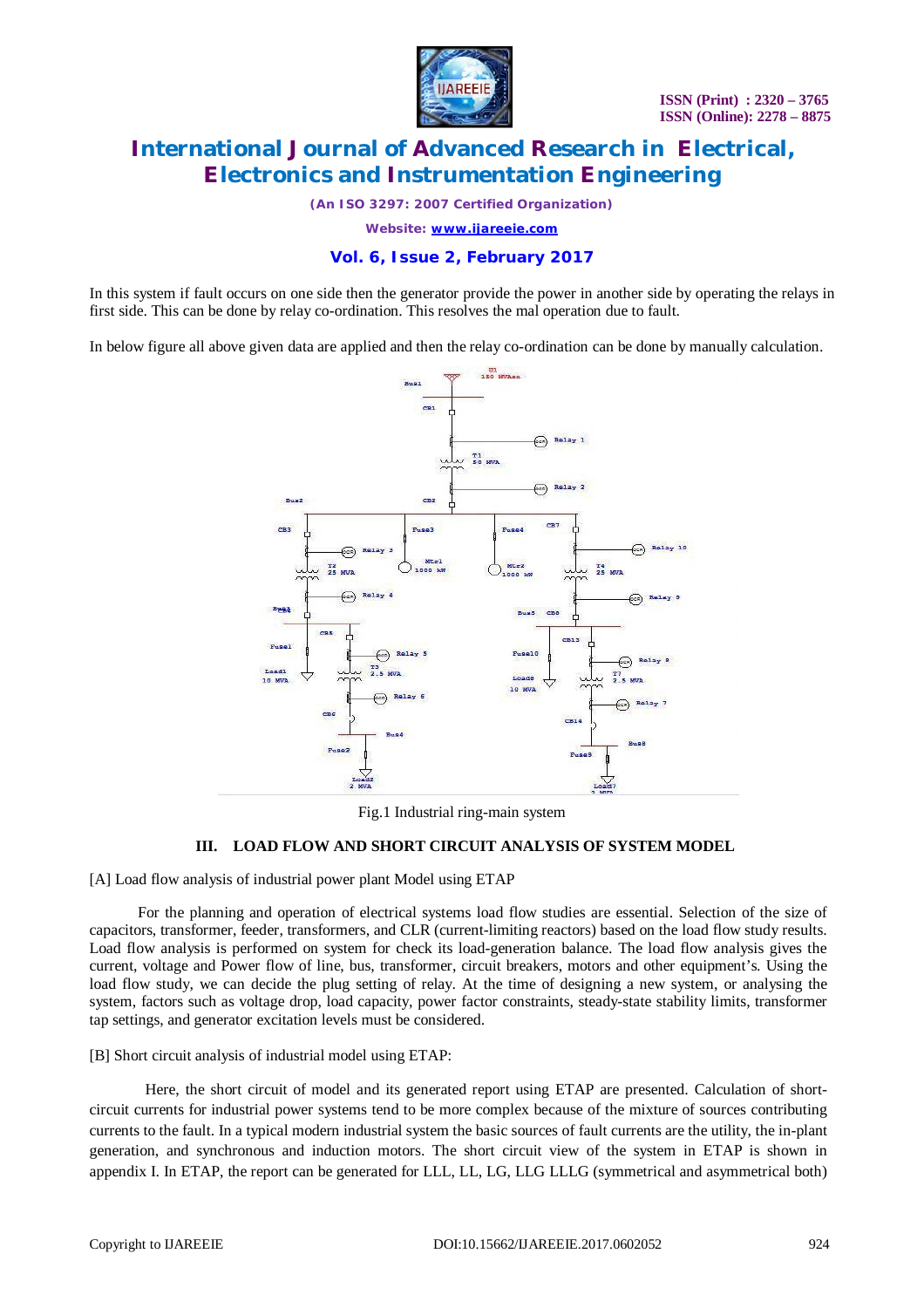

*(An ISO 3297: 2007 Certified Organization)*

*Website: [www.ijareeie.com](http://www.ijareeie.com)*

### **Vol. 6, Issue 2, February 2017**

fault. Here, shown three phase fault and LG fault is created at bus 5. . The short circuit report when three phase and LG at bus 5 is generated as shown in Table 1.

| Relay   | Fault current | Fault current | <b>CTs</b>      | CT ratio |
|---------|---------------|---------------|-----------------|----------|
|         | (kA)          | (kA)          |                 |          |
|         | (Three phase) | (LG)          |                 |          |
| R6(R7)  | 38.35         | 27.04         | CT6 (CT7)       | 4000:1   |
| R5(R8)  | 38.35         | 10.84         | CT5 (CT8)       | 300:1    |
| R4(R9)  | 7.60          | 10.84         | $CT4$ (CT9)     | 2500:1   |
| R3(R10) | 7.60          | 9.17          | CT3 (CT10)      | 1500:1   |
| R2      | 6.06          | 9.17          | CT <sub>2</sub> | 3000:1   |
| R1      | 6.06          | 1.38          | CT1             | 500:1    |

Table 1-The fault current of each relay



Fig. 2 Load flow analysis of industrial system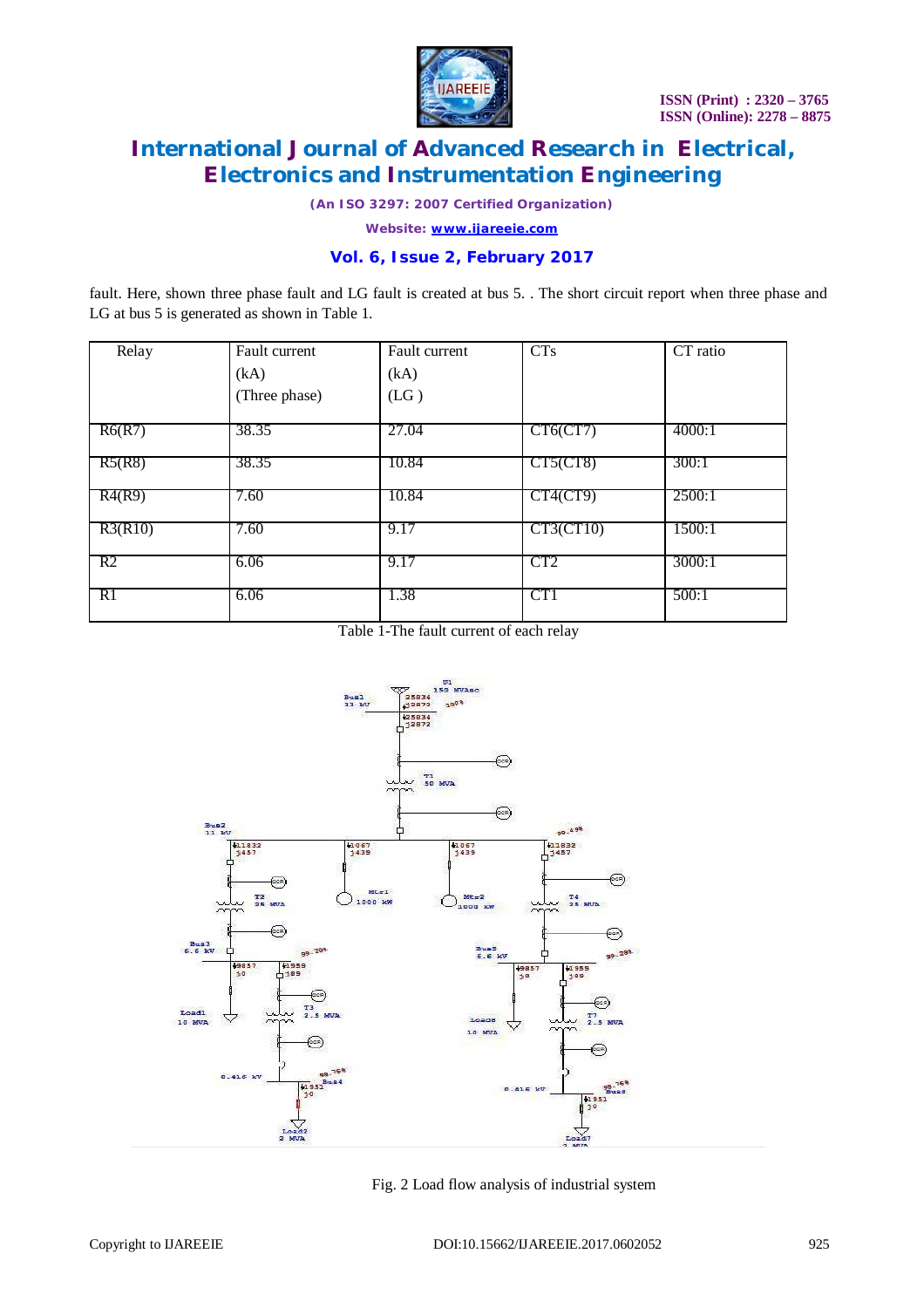

*(An ISO 3297: 2007 Certified Organization)*

*Website: [www.ijareeie.com](http://www.ijareeie.com)*

### **Vol. 6, Issue 2, February 2017**



Fig. 3 Short circuit analysis of radial system

#### **IV. RELAY CO-ORDINATION MANUAL CALCULATION**

For relay co-ordination PSM and TSM settings are calculated .And this can be done by using the equations of Nonlinear program method.

After Manually calculation of PSM, TMS of the all phase relays of systems are calculated as shown in Table 2.

This two table shows the all data such as time of operation of relay, plug setting multiplier, time multiplier setting, plug setting etc.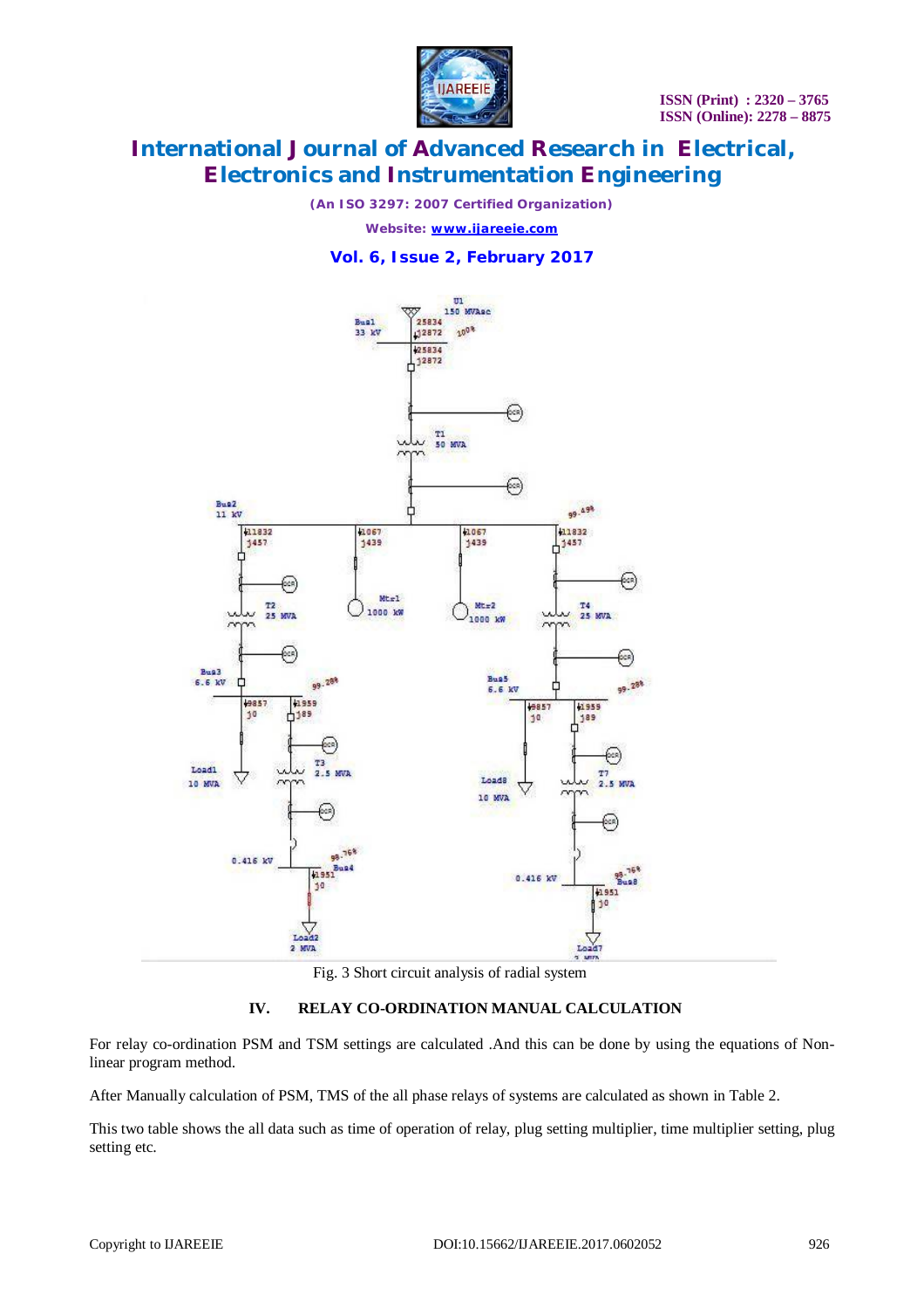

*(An ISO 3297: 2007 Certified Organization)*

*Website: [www.ijareeie.com](http://www.ijareeie.com)*

### **Vol. 6, Issue 2, February 2017**

| Relay   | P.S. $(\% )$ | <b>PSM</b> | TOP at TMS | T.M.S. |
|---------|--------------|------------|------------|--------|
|         |              |            | $0.1$ Sec. |        |
| R6(R7)  | 100          | 9.59       | 0.301      | 0.1    |
| R5(R8)  | 125          | 6.45       | 0.551      | 0.15   |
| R4(R9)  | 100          | 3.04       | 1.245      | 0.2    |
| R3(R10) | 125          | 2.51       | 1.495      | 0.198  |
| R2      | 100          | 2.02       | 2.951      | 0.3    |
| RI      | 125          | 1.610      | 3.200      | 0.22   |

Table 2- All Parameter of System after Manual Calculation for phase relay

#### **V. RELAY SETTING IN ETAP**

Here considering, the three phase fault is occurred at load 2 on bus 4 then to protect it first fuse 2 is operates, after that relay R6 is operates as primary relay and R5 operates as secondary or backup relay of R6 as shown in figure 4



Figure 4: fault occurs at load 2

Same way if fault occurs at bus 3 then first relay R4 is operated as primary relay then relay R3 is operated as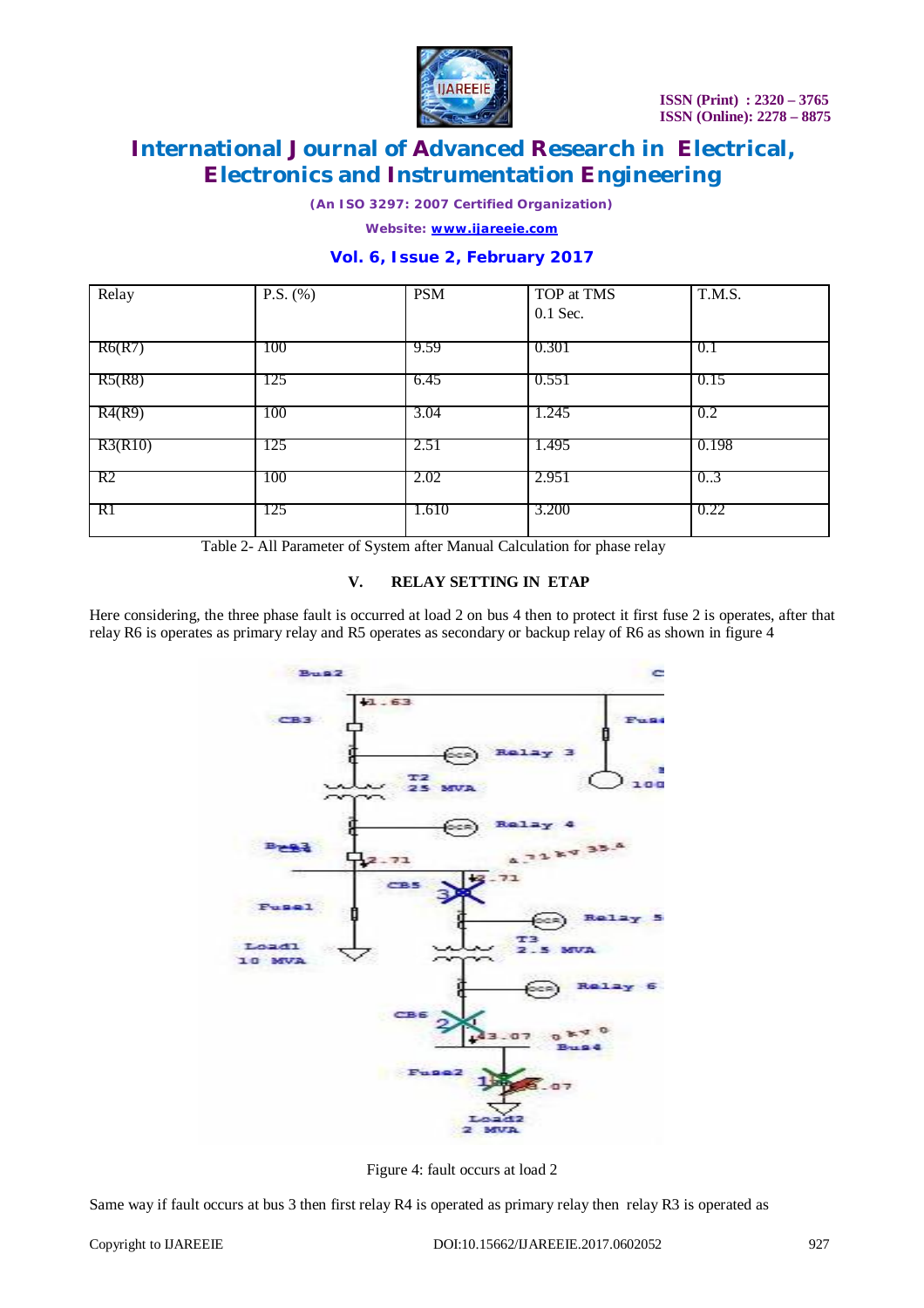

*(An ISO 3297: 2007 Certified Organization)*

*Website: [www.ijareeie.com](http://www.ijareeie.com)*

#### **Vol. 6, Issue 2, February 2017**

secondary relay or backup relay of R4 and after that if relay R3 fails to operate then relay R2 operates as backup of relay R3 as shown in figure 5.



Figure 5: Fault occurs at bus 3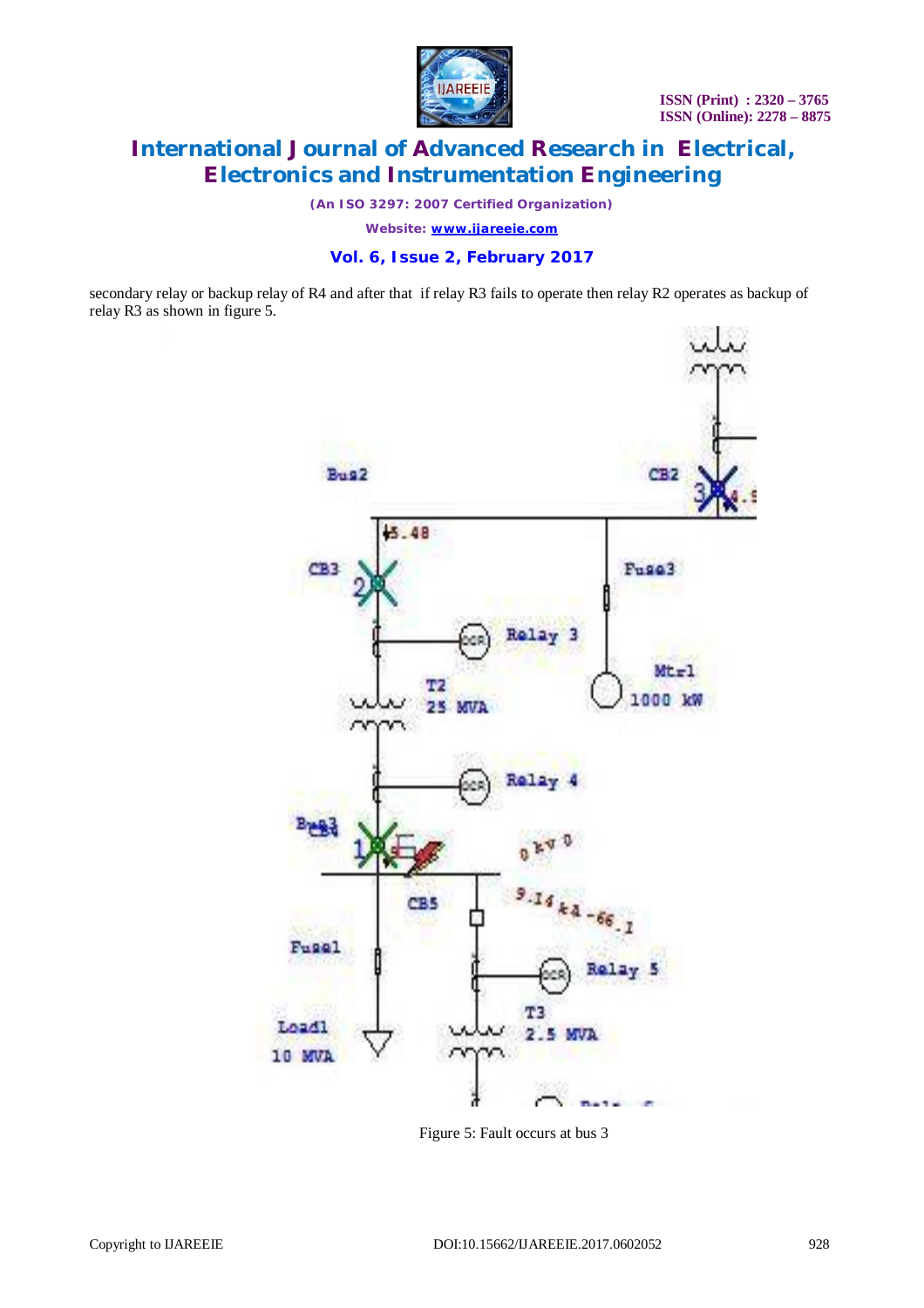

*(An ISO 3297: 2007 Certified Organization)*

*Website: [www.ijareeie.com](http://www.ijareeie.com)*

### **Vol. 6, Issue 2, February 2017**



#### Figure 6: Fault occurs at bus 2

Now if fault occurs at bus 2 then relay R2 is operated as primary relay and relay R1 is operated as secondary relay or backup relay of R2 as shown in figure 6.

Now if fault occurs on motor 1 then to protect other lines first fuse is operated which is connected with it. If fuse fails to operate then to protect all lines relay R2 is operated as primary relay and relay R1 is operated as backup relay of relay R1 as shown in figure 7.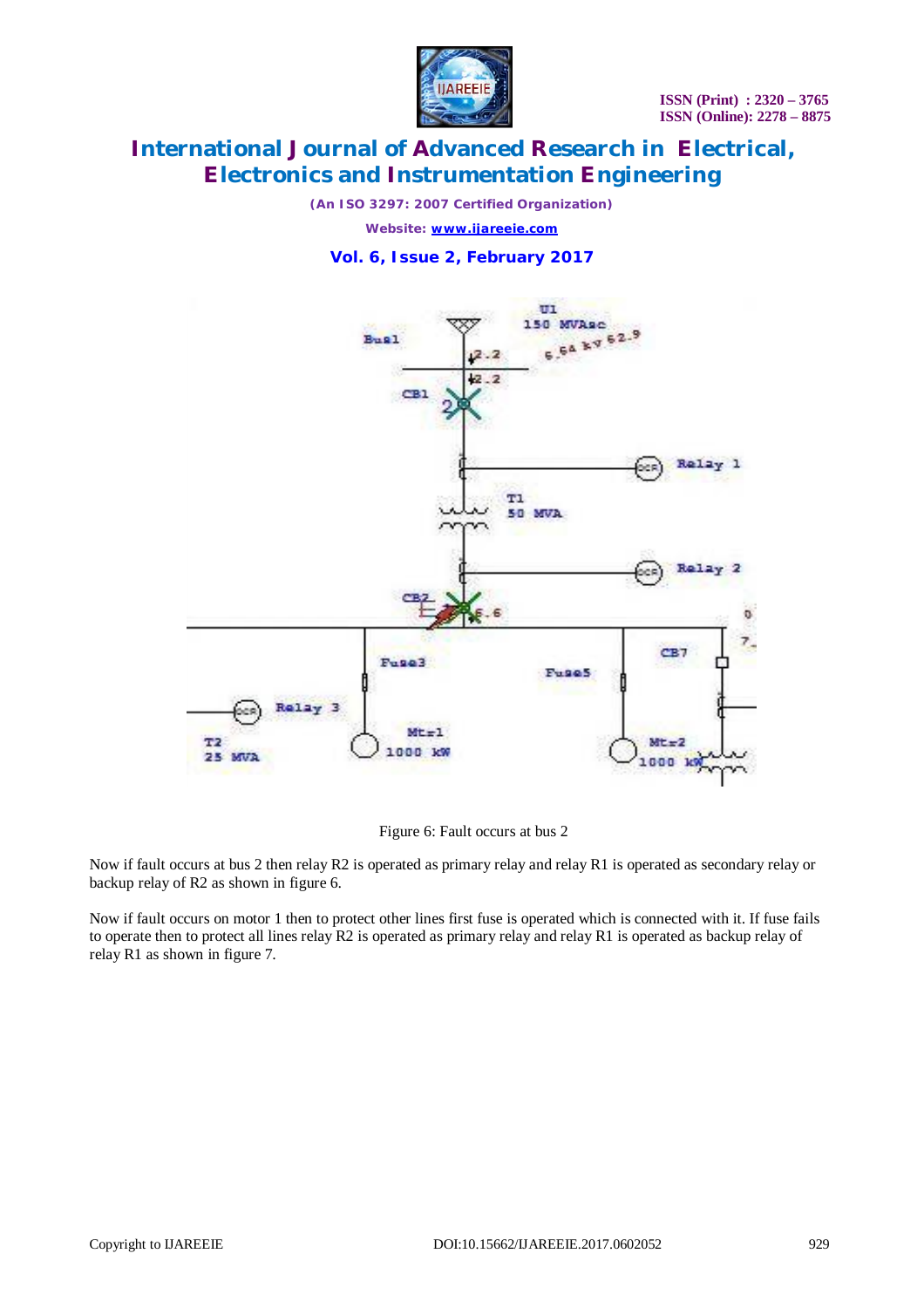

*(An ISO 3297: 2007 Certified Organization)*

*Website: [www.ijareeie.com](http://www.ijareeie.com)*

### **Vol. 6, Issue 2, February 2017**





#### **VI. CONCLUSION**

The overcurrent relays are the most important protection devices in a distribution system. They need to be set properly so that they provide correct discrimination and act as primary as well as back up protection devices.

Hence in this paper the over current relay coordination for earth and phase faults using the star view of ETAP software is clearly shown. The coordinated curves for phase and earth faults are shown and the settings for each relay are shown in the table. The procedure for overcurrent relays using the unique star view of the ETAP software is clearly shown.

#### **REFERENCES**

- [1] M. H. Hussaina,S.R.A.Rahim , I. Musirin, Optimal Overcurrent Relay Coordination: A Review‖, Malaysian Technical Universities Conference on Engineering & Technology 2012, MUCET 2012
- [2] P.P. Bedekar, SudhirRamkrishnaBhide,Optimum coordination of overcurrent relay timing using continuous genetic algorithm,Expert system with application 38,2011
- [3] VipulN.Rajput, RasheshP.Mehta,Bhuvanesh A. Oza,Coordination of Overcurrent Relays for Radial System, National Conference on Recent Trends in Engineering & Technology, 13-14 May 2011
- [4] M.H. Aslinezhad, S.M. Sadeghzadeh, J. Olamaei , Over current Relays protective Coordination in distribution systems in presence of distributed generationl, International Journal on technical and physical problems of engineering, Vol.3, No.2, Issue 7, June 2011 ,Pages 40-46.
- [5] P.P. Bedekar,SudhirRamkrishnaBhide,"Optimum Coordination of Directional overcurrentrelays usingtheHybridGA-NLP Approach",IEEE Transactions on Power delivery,vol.26,No.1,January,2011
- [6] PrashantP.Bedekar, Sudhir R. Bhide, and Vijay S. Kale," Coordination of Overcurrent Relays in Distribution System using Linear Programming Technique",IEE International conference on "Control, Automation, Communicated & Energy Conservation" June 2009.